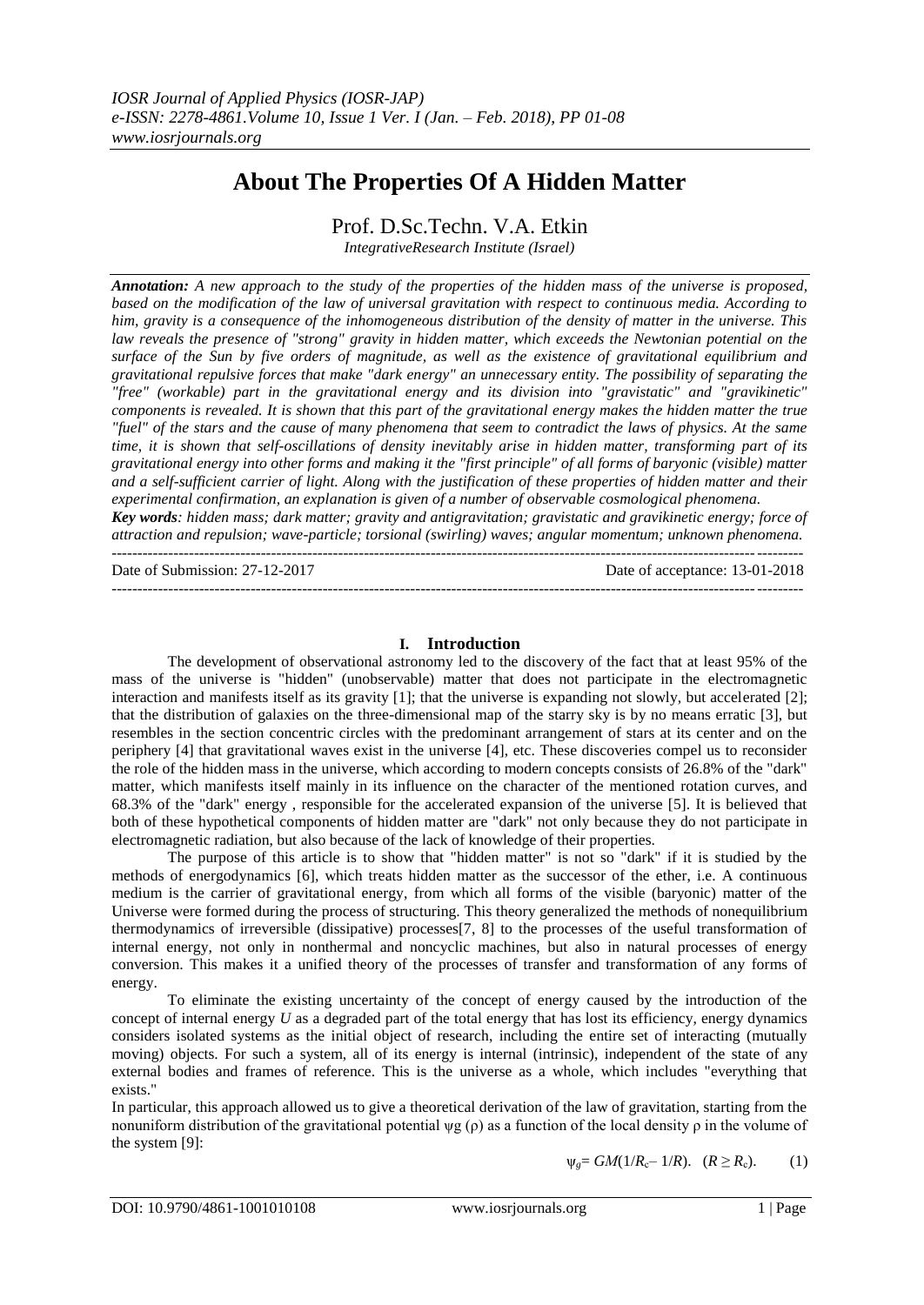where *G* is the gravitational constant; *R* is the distance between the centers of the "field-forming" *M* and the "trial"  $m$  mass;  $R_c$  is the minimum distance to which they can be approximated. It is easy to see that Newton's law of gravitation

$$
F_g = G M m / R^2 \tag{2}
$$

directly follows from this expression as the derivative  $F_g = (\partial U/\partial R)$ , since the gravitational potential  $\psi_g$  is the specific energy of the test body *U/m.*

Characteristically, with such an approach, the state of these bodies at  $R = R_c$  is taken as the origin of the gravitational energy *U*, conditionally attributed to the test body in the "field" of the more massive body *M*. This calibration eliminates the negative values of the gravitational potential  $\psi_{\varphi} = -GM/R$  and the energy  $U = -$ *GМm*/*R*in Newton's law, devoid of physical meaning. In addition, expression (1) eliminates the divergence caused by the inversion of the energy *U*, the potential  $\psi_g$  and the gravitational force  $F_g$  to infinity as  $R \to 0$  in it. According to expression (1), the force  $F_g$  reaches its maximum at  $R = R_c$ , i.e. on the surface of the "fieldforming" body, while the potential  $\psi_g$  then vanishes. This is natural, since for solid bodies of finite dimensions, with which Cavendish experimented, further rapprochement is impossible. Thus, the region of validity of Newton's law is bounded by the region  $R \ge R_c$ , and its divergence is due to neglect of the spatial extent of real bodies.

However, the advantages of energy dynamics do not end there. It is important that the methods of energy dynamics, like thermodynamics, do not rely on model concepts of the structure of matter and proceed from the possibility of describing both continuous and discrete media by the macroscopic parameters of the system as a whole or by their density. In addition, her method belongs to the category of deductive (from general to particular), which allows us to consider the universe as a whole as an object of research and to reveal the most common properties of hidden matter. All this makes energy dynamics the most adequate to the task posed by the research tool, all the more so since all the known conservation laws (energy *U*, mass *M*, charge *Q*, pulse **P** and its moment **L**) were formulated precisely for isolated systems.

## **II. Law of gravitation in hidden matter**

One of the main features of gravity in hidden matter is the absence in it of "field-forming" and "trial" bodies with masses *M* and *m*, appearing in the law of gravitation of Newton (2). Therefore, for it the gravitational potential  $\psi_{g}$  should be represented as a function  $\psi_{g}(\rho)$  of the matter density  $\rho = (\partial M/\partial V)$ gravitational potential  $\psi_{g}$  should be represented as a function  $\psi_{g}(\rho)$  of the matter density in a given region of space, rather than its mass *M*. The shortest way to this is the principle of equivalence of the mass *M* and energy  $\hat{U} = Mc^2$ , according to which  $\psi_g = c^2$ , and  $\rho g = (\partial \mathbf{F}_g/\partial V)$ . The force  $\mathbf{F}_g$  can be expressed in terms of the product  $F_g$  by the unit vector **e** in the direction of its action, so that in accordance with the expression  $F_g = (\partial U/\partial R)$ , the acceleration of the gravitational field **g** can be expressed by the relation:

$$
\mathbf{g} = \rho^{-1}(\partial \mathbf{F}_{g}/\partial V) = \rho^{-1} \mathbf{e}(\partial^{2} U/\partial V \partial R) = \rho^{-1} c^{2}(\partial^{2} M/\partial V \partial R) = \rho^{-1} c^{2}(\partial \rho/\partial R),
$$
 (3)

or finally

$$
\mathbf{g} = c^2 \nabla \rho / \rho, \tag{4}
$$

where  $\nabla \rho = e(\partial \rho / \partial R)$  is the density gradient in the acceleration direction **g**. This expression differs from the sign of the right-hand side obtained earlier [10, 13], which is due to the choice here of a more convenient reference system related to the direction of the action of the force<sup>1)</sup>.

The law of gravitation modified in this way differs from Newton's law of gravitation in several respects. First of all, he points out that the gravitational forces arise only for an inhomogeneous distribution of the density of matter in space (when  $\nabla \rho \neq 0$ ). Consequently, according to him, the cause of gravity is not the curvature of space [11], but the *non-uniform distribution of matter in it*.

Secondly, the law (4) reveals the existence in the universe of states of gravitational equilibrium ( $\nabla \rho$  = 0), which in no way follows from Newton's law. An experimental confirmation of the existence of such an equilibrium is the presence in the system of three bodies of so-called "libration points" in which "test bodies" (for example, the Moon located between the Earth and the Sun) experience oscillations (rocking) [12].

Thirdly, according to (4), outside the equilibrium zone there can exist both gravitational forces ( $\mathbf{F}_{g} > 0$ for ∇ρ> 0) and repulsive forces (**F**g<0 for ∇ρ<0). This indicates the existence in the same hidden matter of both gravitation and antigravity, which contrasts sharply with existing ideas based on the absence of repulsive forces in Newton's law of gravitation. The presence of such forces means that the accelerated expansion of the visible (observed) part of the universe is due not to the existence of a hypothetical "dark energy" as a medium with a negative pressure compensating for gravitational forces, but more prosaic causes - the presence of regions of the universe, where ∇ρ<0, repulsive forces prevail. This makes "dark energy" an unnecessary entity and frees us from the unsuccessful search for a candidate for her role. The division of hidden matter into "dark matter" and "dark energy" also becomes unnecessary, which makes "hidden" and "dark" matter synonymous. This allows us

 $\overline{a}$ 

<sup>&</sup>lt;sup>1</sup>)Before, reference system was chosen, connected with the center of the "field-forming" mass, for example, a cluster of stars, so that  $\nabla \rho = (\partial \rho / \partial \mathbf{r})$  was directed from its center to the periphery ( $d\mathbf{r} = -d\mathbf{R}$ ).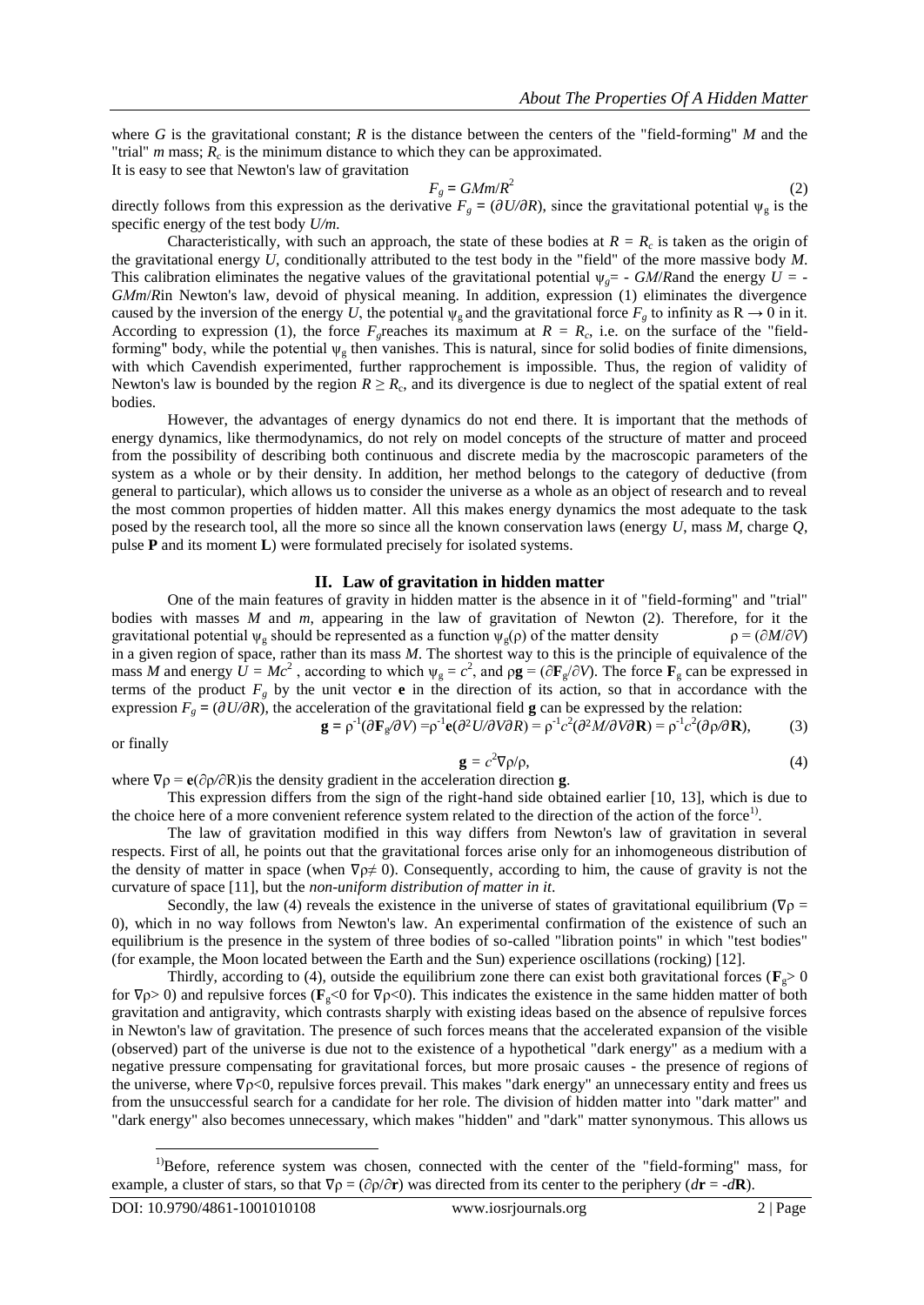to consider the universe as a binary system consisting of non-baryon (unstructured) and baryonic (structured) matter [13].

Fourthly, it follows from the modified law of gravitation that the acceleration of gravity g can be different in different regions of the universe due to the heterogeneity of the intergalactic medium. This explains the anomalous acceleration of the space probes "Pioneer" and "Voyager" during their movement in outer space. Fifth, from the principle of equivalence of mass and energy, as well as the law of gravitation (4), it follows that gravitation is by no means the weakest of all interactions, as is commonly assumed. On the contrary, in a continuous medium, gravitation is much "stronger" than the pair interaction of bodies described by Newton's law. It is easy to verify this by comparing the gravitational potential of the hidden matter  $\psi_g = c^2 \approx 9 \cdot 10^{16}$ J/kg with the Newtonian gravitational potential  $\psi_c$  on the surface of the Sun with a mass *M*= 1,989⋅10<sup>30</sup> kg and radius  $R_c = 6,9599 \cdot 10^8$  m where it is maximum. Assuming in accordance with (1) that the potential is strictly positive, we find for  $G = 6.672 \cdot 10^{-11} H \cdot m^2 \cdot kg^2$ , that is  $\psi_c = 1.906 \cdot 10^{11}$  J/kg, which is less than the potential of hidden matter  $\psi_{g}$  in 4.7⋅10<sup>5</sup> time. This circumstance confirms the existence of the so-called "strong gravity" [14] and fundamentally changes our ideas about the nature of gravity and its role in the processes of the universe.

## **III. The internal gravistatic energy of hidden matter**

Gravitational energy is considered to be external, i.e. dependent solely on the position of the system with respect to external bodies. However, for the universe as a whole, which includes "everything that exists," the concept of external energy loses its meaning. Consequently, in isolated systems, gravitational energy should be considered as part of its internal energy *U*. In a baryonic substance possessing several types of energy (nuclear, atomic, chemical, thermal, electric, magnetic, etc.), this fraction is noticeably less than in areas of the universe, free of it. However, in it, this fraction is different from zero, since there is no isolation from gravitational interaction. This circumstance once again emphasizes the expediency of considering the universe as a binary system, and the process of formation of a baryonic substance as a process of "condensation" of nonbaryonic matter. This makes it possible to apply the same methods of energy dynamic study to non-baryonic matter as to any other multivariant system.

An energodynamic study of such systems begins with the elucidation of the number of independent processes taking place in them. For this purpose, we draw attention to another feature of the law of gravitation (4), according to which the acceleration of gravitation is always directed in the same direction as ∇ρ. This means that if in any area of the universe spontaneously a density gradient of matter ∇ρ appeared, then the gravitational forces lead to its further increase, strengthening the heterogeneous state of hidden matter. Such instability of a homogeneous state is an earlier unknown feature of the gravitational field, which is completely uncharacteristic of the fields of any parameters of the observed (baryonic) matter. This instability leads to the spontaneous appearance in the hidden matter of areas of increased density and the subsequent formation in these "centers of condensation" of all known forms of celestial bodies [10]. It is easy to show that such processes are accompanied by the formation of density waves  $\rho(\mathbf{r},t)$ , the characteristic feature of which is its deviation in both directions from their mean value  $\bar{\rho} = V^1|\rho dV = \Theta/V$ . For this it is sufficient to have the obvious equality  $M = \int \rho dV = \int \overline{\rho} dV$ , from which it follows:

∫(ρ– )*dV =* 0.(5)

According to this expression, the excess density of matter in any region of the universe  $(\rho - \overline{\rho} > 0)$  is

always accompanied by its opposite change in the other ( $\rho$  -  $\bar{\rho}$  <0). Examples of such processes are the flow of matter from one galaxy to another in close systems of binary stars. This type of oscillation is expediently called "gravitational waves" in order to distinguish them from waves of "space-time curvature" predicted by general relativity.

This process of wave formation is illustrated in Fig. 1, from which it follows that it is accompanied by the transfer of some mass (Θ'≡*M*) from the position **R***'*to the position **R***"*, ie its displacement by a distance Δ**R**

equal to half the wavelength λ/2. The position of the centers of gravity **R***'*and

**R***"*can be found in a known way:

$$
\mathbf{R}' = M^1 \mathbf{\int} \overline{\mathbf{\rho}} \, \mathbf{r} \, dV; \ \mathbf{R}'' = M^1 \mathbf{\int} \mathbf{\rho} \mathbf{r} \, dV,\tag{6}
$$

where **r** is the "traveling" (Euler) coordinate of the point of the field  $\rho(\mathbf{r}, t)$ . It follows that in the process of wave formation a certain moment of mass distribution arises:

$$
\mathbf{Z}_{\mathrm{m}} = M\Delta \mathbf{R}_{\mathrm{m}} = \int (\rho - \overline{\rho}) \mathbf{r} dV, \qquad (7)
$$

Here  $\Delta \mathbf{R}_m = \mathbf{R}'' - \mathbf{R}'$  is the arm of the moment  $\mathbf{Z}_m$ , which we called the" displacement vector ".

If we set  $\mathbf{R}' = 0$ , then the change in this moment can be decomposed into three components [6]:

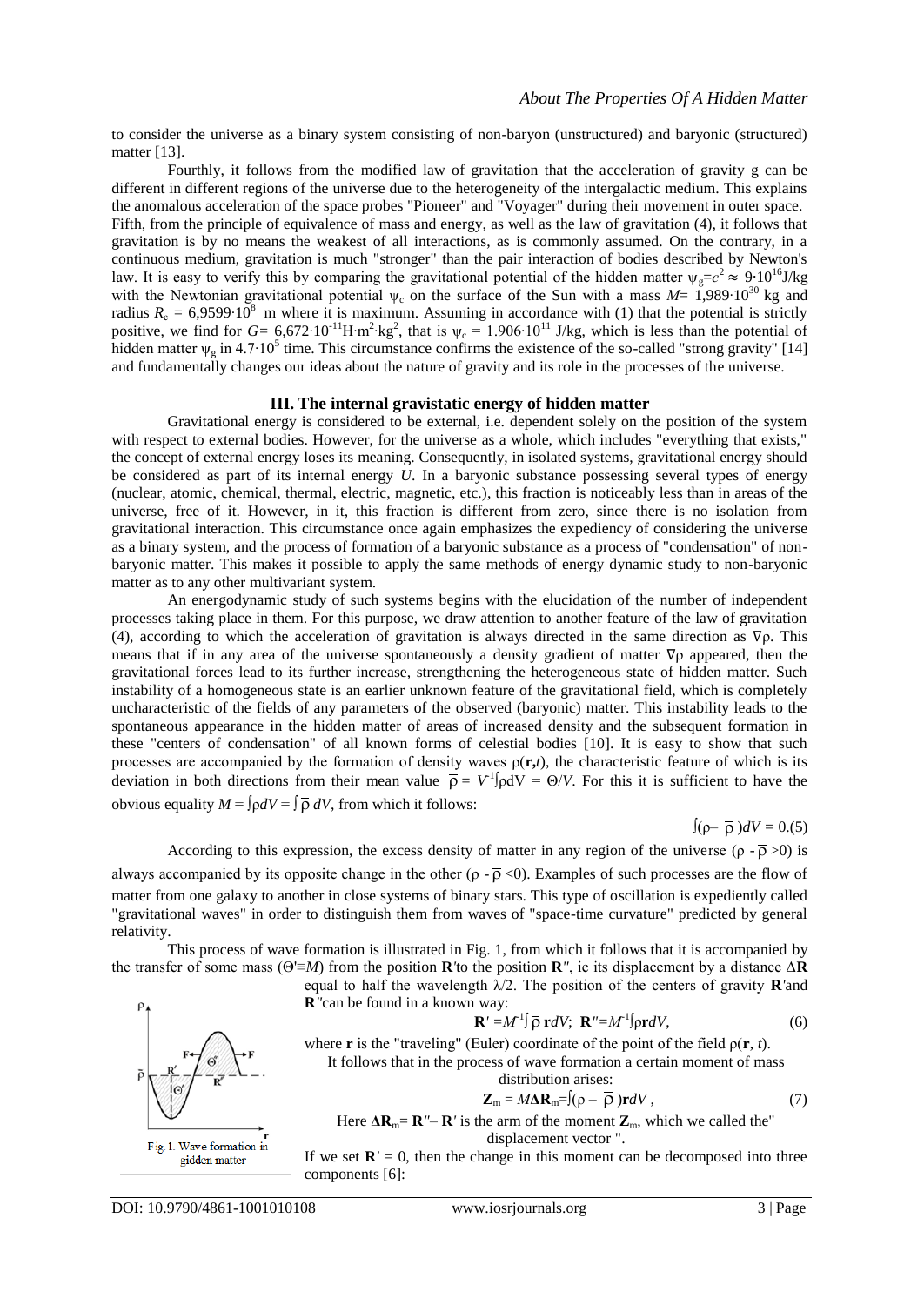$d\mathbf{Z}_m = \mathbf{r}_m dM + M d\mathbf{r}_m + d\mathbf{\varphi} \times \mathbf{Z}_m$ .(8)

where  $\mathbf{r}_m \equiv \mathbf{e}/\mathbf{R}_m$  the vector of the transfer of the center of mass *M*; **e** is the unit vector in the direction of this transfer;  $\varphi$  is the spatial orientation angle of the vector  $\Delta \mathbf{R}_{m}$  in space.

Thus, in the hidden matter there can be three independent processes, the coordinates of which are the parameters M, rm and φ. In the particular case of the halo surrounding the galaxy, the first term (8) corresponds to the process of transformation of the hidden matter into the baryonic substance of the galaxy, the second is the displacement of the center of the halo mass **r**<sup>m</sup> toward the center of the galaxy as it thickens, and the third - the rotation of the halo along with the galaxy.

According to the theorem proved in energy dynamics [6], the number of independent energy arguments of any system is equal to the number of independent processes occurring in it. In this case, this means that the energy of the hidden matter as a function of its state has the form  $U = U(M, \mathbf{r}_m, \mathbf{\varphi})$ , and its total differential can be represented in the form of the identity:

$$
dU \equiv \psi_{\rm g} dM - \mathbf{F} \cdot d\mathbf{r}_{\rm m} - \mathbf{M} \cdot d\mathbf{\varphi},\tag{9}
$$

where  $\psi_{\sigma} \equiv (\partial U/\partial M)$  is the gravitational potential of the hidden matter;  $\mathbf{F} \equiv -(\partial U/\partial \mathbf{r}_{\rm m})$  - internal gravitational force (gravitational field strength);  $M = -(\partial U/\partial \varphi)$  is the torque of these forces.

A similar (9) identity can also be written for the baryonic matter of the universe, which has the same processes (accretion of matter, its flow from the galaxy to the galaxy, and their rotation). It can be generalized to other forms of energy (thermal, elastic deformation, chemical, electric, magnetic, kinetic energy of the relative motion of system components, etc.) that the baryonic substance acquires during its structuring. For such an isolated polyvariant system, the identity (9) takes the most general form of the energy conservation law of the universe [10]:

$$
dU/dt \equiv \Sigma_i \psi_i d\Theta_i/dt - \Sigma_i \mathbf{F}_i \cdot \mathbf{v}_i - \Sigma_i \mathbf{M}_i \cdot \mathbf{\omega}_i = 0, \qquad (10)
$$

where Θi are any extensive parameters of the system (mass *M*, moles of *k*-th substances *N<sup>k</sup>* , entropy *S*, charge  $Θ_e$ , pulse**P**, its moment **L**, etc.);  $ψ<sub>i</sub> ≡ (∂U<sub>i</sub>/∂Θ<sub>i</sub>)$  are the generalized potentials corresponding to them (absolute temperature *T* and pressure *p*, chemical μ<sub>k</sub>, electric φ, gravitational  $\psi_{\rm g}$ , etc. potentials);  $\mathbf{F}_{\rm f} \equiv -(\partial U/\partial \mathbf{R}_i)$  - forces in their general physical understanding (external and internal, mechanical and non-mechanical, useful and dissipative);  $M_i \equiv - (\partial U/\partial \varphi_i)$  - the moments of these forces;  $v_i = dR_i/dt$ ,  $\omega_i = d\varphi_i/dt$ - speed of relative translational and rotational motion of energy carriers  $\Theta$ <sub>i</sub>; t is the time;  $i = 1, 2, ..., n$  is the number of energy forms in the system.

In homogeneous systems, the second and third sums of identity (10) vanish, and it goes over to the generalized equation of nonequilibrium thermodynamics [6], which describes the processes of heat exchange, mass transfer, diffusion, volume strain, and so on. In isolated conservative systems (where by virtue of the laws of conservation of mass, charge, momentum, and its moment there is no first sum), identity (10) becomes a generalized equation of the dynamics of mechanical and nonmechanical systems. Thanks to this synthesis, the basic laws and equations of mechanics, thermodynamics, hydrodynamics, electrodynamics, the theory of heat and mass transfer, and so on. follow from energy dynamics as its consequences [16].

#### **IV. The gravikinetic energy of hidden matter**

The processes of redistribution of the mass of hidden matter in the scale of the universe are extremely slow. Meanwhile, a number of processes observed in it occur in real time. In order to discover the cause of this, let us pay attention to one more feature of the waves of hidden matter, consisting in the fact that, in accordance with Fig. 1, the maximum density at the antinode of the wave can not exceed twice the value of its mean value. According to modern data, this density does not exceed  $10{\text -}27$  g / cm3, so that the formation of stellar matter becomes most probable in those regions of the Universe that have reached a certain density and become the "condensation centers" discussed above.

As the density increases, the number of such "condensation centers" increases, so that they begin to flow in real time. This leads to the appearance in the hidden matter of the kinetic energy of the vibrational motion, which is expediently called the "gravicinetic" *U*(**P**), in order to distinguish it from its potential ("gravitational") energy  $U(\mathbf{R}_{m})$ , depending on the moment of mass distribution in space.

In order to estimate its magnitude, we take into account that the displacement of the mass in the wave by the amount  $|\Delta \mathbf{R}|$  equal to half the wavelength  $\lambda/2$  in Fig. 1 is carried out for the period of vibration  $\tau$ , inverse to its frequency v, so that the modulus v in its average velocity  $v_{\rm B}$  for  $\lambda v = c$  is equal to

$$
v_{\rm B} = \frac{\Delta \mathbf{R}}{\tau} = \frac{\lambda v}{2} = c/2. \tag{11}
$$

If we assume that the entire mass of hidden matter is involved in the vibrational motion, then the density  $\rho_k$  of the "gravistatic" energy  $U(P)$  as a function of the momentum of the waves  $P = M v_n$  will be equal to

$$
\rho_{k} \equiv \rho v_{B}^{2}/2 = \rho c^{2}/8 (J/m^{3}).
$$
 (12)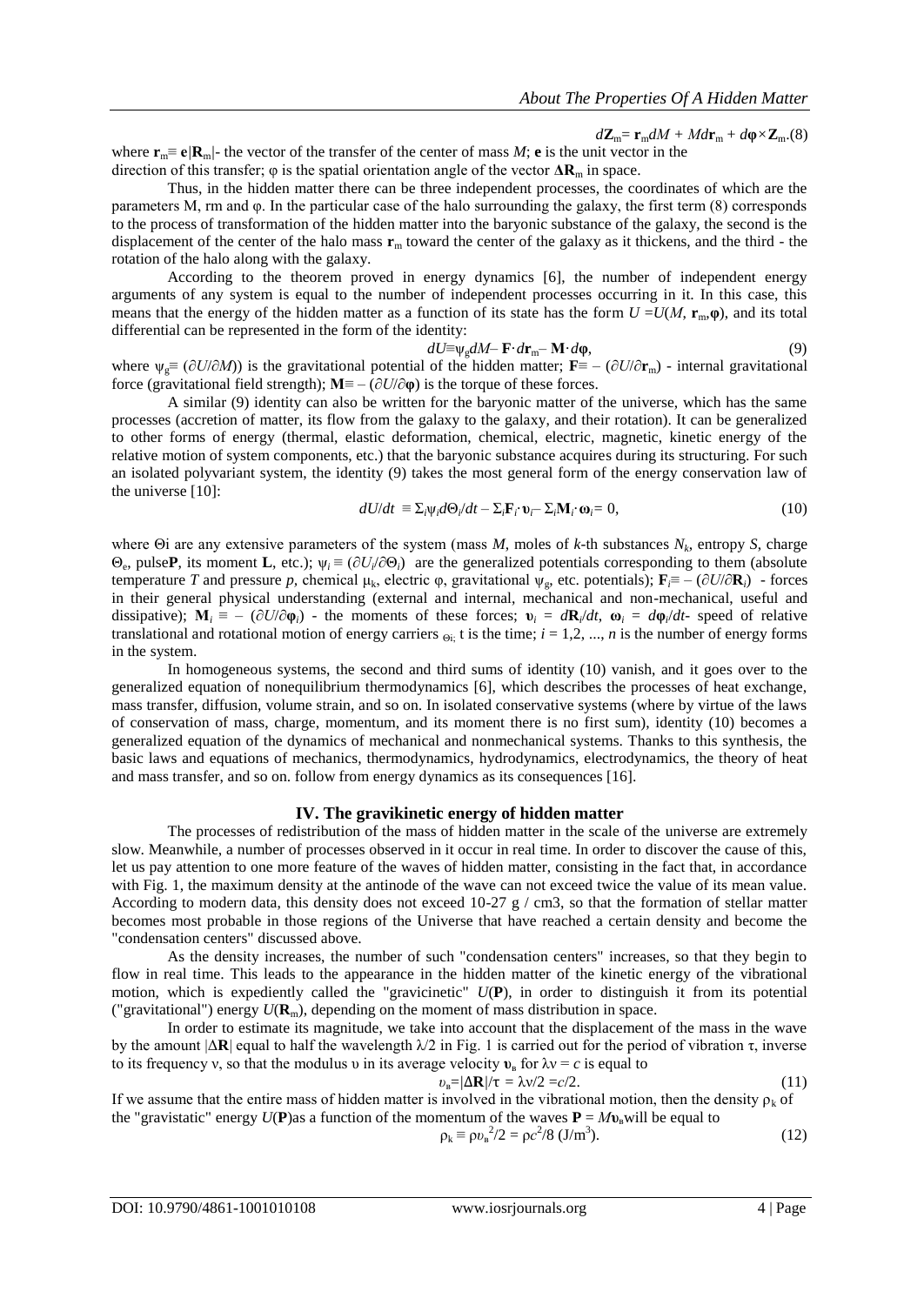It is easy to show the correspondence (12) to the expression known for the oscillation theory for the energy density of the traveling wave [17], taking the displacement *|*∆**R***|*for the amplitude *A* of the resulting longitudinal wave of non-baryonic matter:

$$
\rho_{\rm B} = \rho A^2 v^2 / 2, \, ((J/m^3), \tag{13}
$$

Thus, the instability of the homogeneous state of the universe leads to the spontaneous occurrence in it of oscillations of the density of hidden matter and the appearance of the kinetic energy of the vibrational motion. Unlike the other part of the gravitational energy  $U(\mathbf{R}_m)$ , this part of  $U(\mathbf{P})$  is able to perform work and with the same position of celestial bodies. This fundamentally new position indicates that only part of the gravitational energy  $U = Mc^2$ , is workable. This part includes the potential  $U(\mathbf{R}_m)$ , and the kinetic *U*(**P**)component and is often named after Helmholtz "free" energy, in contrast to the remainder, which he called "bound energy". However, in thermally inhomogeneous media, this "bound" (with heat) energy itself becomes operational. Therefore, in energy dynamics, as a non-equilibrium thermodynamics of energy-transforming systems, the energy is divided not into a free and bound energy, but into an ordered  $U(\mathbf{R}_{m}) + U(\mathbf{P})$  and an unordered  $U$  -  $U(\mathbf{R}_{\text{m}})$  - $U(\mathbf{P})$ , called for brevity, "*inergy*" and "*anergy*"<sup>1)</sup>.

The division of energy into *inergy* and *anergy* as a workable and inefficient part of the energy is possible, generally speaking, for any form of internal energy, and not just the gravitational energy of hidden matter [6]. Recognition that in the modern understanding, energy as a general measure of all forms of the motion of matter is by no means a measure of the system's efficiency, has the very estimates of the fluctuation energy a direct relation not only to hidden matter, but also to physical vacuum. The energy of its fluctuations from the standpoint of thermodynamics is anergy. Therefore, it is not by chance that the fact that so far this "boundless ocean of energy" managed to get a job comparable only to "with the wings of the butterfly wing" [18].It only confirms the correctness of R. Feynman, who admitted that "today's physics do not know what energy is" [19].

The presence of a part of gravitational energy capable of taking part in all real processes in any celestial bodies of the Universe raises the question of the speed of its transfer in space. To this end, we show that this transfer is realized in the form of traveling (longitudinal) waves. We represent the total derivative *d*ρ/*dt*  as usual, in the form of the sum of its local (∂ρ/∂*t*)and spatial component (**υ**<sup>в</sup> ∙∇)ρ, and give this expression the form of the wave equation in its so-called "one-wave" approximation [17]:

$$
\frac{\partial \rho}{\partial t} + \mathbf{v} \cdot (\frac{\partial \rho}{\partial \mathbf{r}}) - f(\rho) = 0,\tag{14}
$$

where *υ* expresses the phase velocity of the wave, and  $d\rho/dt$  is the function of its damping  $f(\rho)$ .

This equation is sometimes called "kinematic" (in contrast to the "dynamic" second-order equation), which is a solution, in particular, of Maxwell's equations. It describes a wave of perturbation of the medium running in one direction (from the source). Such waves emanate from baryonic matter, which differs from latent (non-baryonic) matter not only by a density increased by tens of orders, but also by the formation of structural elements of the "wave-particle" type [15]. The oscillations of such "wave-particles" differ in their wave characteristics from oscillations of hidden matter, which leads to modulation of the latter by frequencies that it did not have. The latter makes the baryonic substance visible. This makes the hidden matter a self-sufficient carrier of the wave form of energy, which does not require the existence in the cosmic space of either electromagnetic fields or a photon "gas" [20]. This is all the more important because in areas of the universe where there is no baryon (observable) matter, and the fraction of hidden matter approaches 100%, there simply does not remain a place not only for the electromagnetic field (EMF), but for any other fields that claim to be materiality [21].

The non-electromagnetic nature of light is also evidenced by a large number of so-called anomalous radiations that easily penetrate electromagnetic screens [22], including the presence of a non-electromagnetic component of laser radiation [23,24]. At the same time, radiation does not appear as a material entity, but as a process of converting the internal energy of baryonic matter into the energy of waves running in hidden matter, with subsequent partial or complete restoration of its original form in the radiation receiver. This is clearly indicated by the different forms of perception of the same radiation by different bodies: in some, it causes only heating, in others - ionization, dissociation, photosynthesis, photoelectric effect, photoluminescence, photochemical and photonuclear transformations. We are not talking about the numerous internal contradictions of the electromagnetic theory of light [21], including its conflict with the law of conservation of energy, when the electromagnetic field is represented by an environment that "transfers energy after it left one body and has not yet reached the other" [25 ]. This is what N. Tesla meant when he wrote that "it would be a big mistake to consider that light is propagated in the form of electromagnetic waves" [26].

All this convinces us that the so-called electromagnetic radiation is only a part of the spectrum of oscillations of a baryonic substance that is transported in space by hidden matter and is weakened by

 $\overline{a}$ 

<sup>&</sup>lt;sup>1)</sup>This term was proposed by Z. Rant in 1955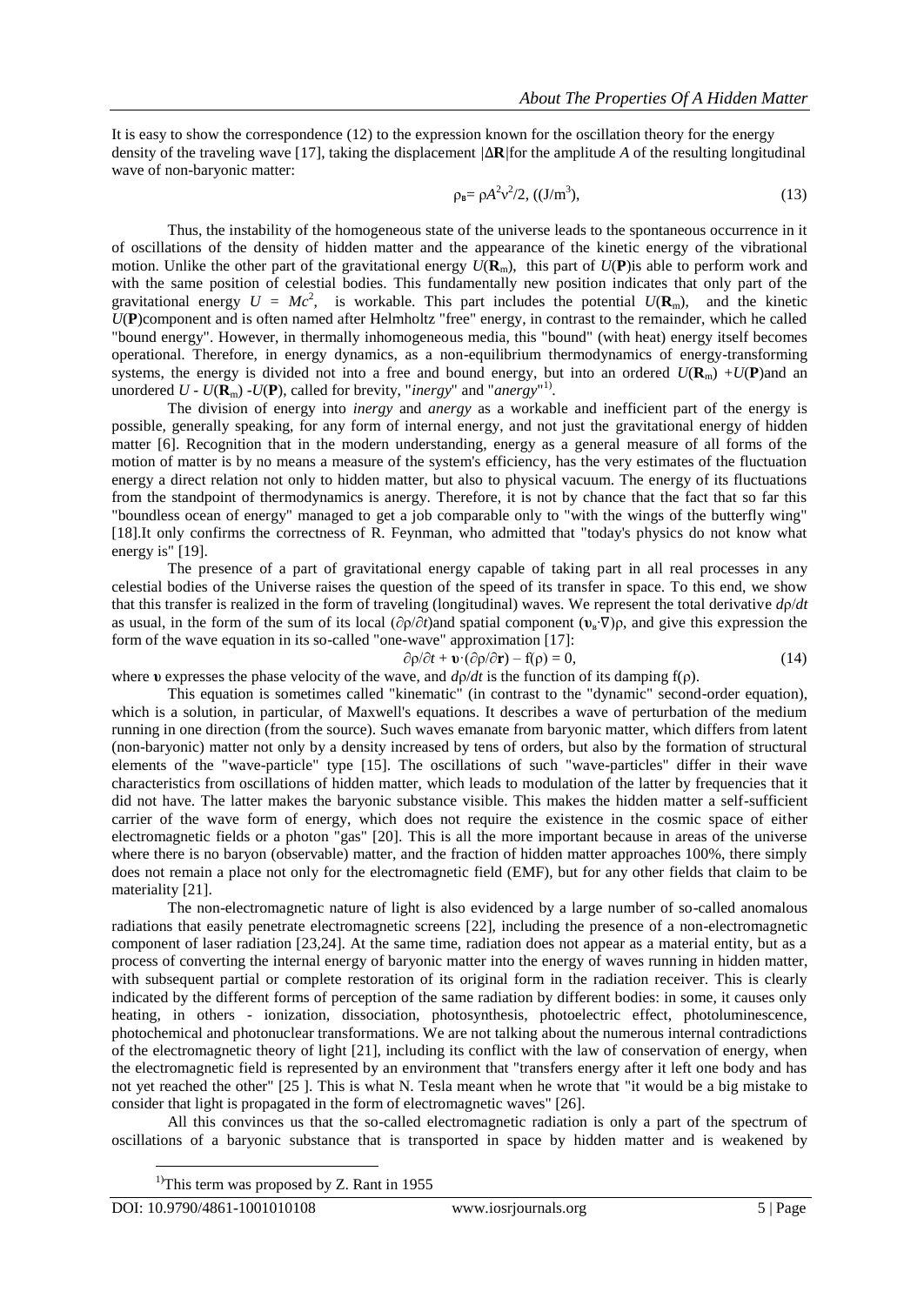electromagnetic screens. It is no accident that even precision measurements could not detect in the physical vacuum not only the electric and magnetic fields equivalent in power, but even the traces of the latter, which would appreciably exceed the background ones [27]. In other words, the hidden matter is the only material carrier of any radiation, which was previously called ether.

According to experience, the wavelength of its waves  $\lambda$  can be the most diverse - from microwavesleaving a point trace in a Wilson chamber or on a photoemulsion, to concentric waves with a diameter of 500 million light-years, detected in the compilation of a map of the starry sky (Fig. 2) [28]. The concentric nature of stellar clusters resembling scattered waves in stagnant water, as well as their approximately equal diameter within the visible part of the universe, clearly indicates the wave nature and in-phase of these structures, in which galaxies are located in the zones of antinode waves that NASA researchers called "Baryonic acoustic oscillations of the primary plasma of the universe" [29].

The natural question arises: why, then, does hidden matter remain invisible? The answer is so natural: because



**Fig.2.** Map of the Universe (Source: Berkeley National Labor.)

the oscillations of non-baryonic matter as an all-pervasive medium are also present in the detectors, forming a "background" that makes visible only the largest external disturbances. This is confirmed by the detectors of gravitational waves such as the LIGO and VIRGO [7]. As for baryonic (structured) matter, due to the presence of thermal, electrical, magnetic, nuclear, etc. in it. forms of energy, the spectrum of its oscillations is different from the "background", which makes it visible (observable).

## **V. Hidden matter as a "fuel" of stars and the cause of a number of unknown phenomena**

The presence in the hidden matter of "free" energy (inertia) makes it a true source of energy for the stars. In fact, the emergence of any elements that later took part in spontaneous reactions of thermonuclear fusion or the decay of heavy elements was not a spontaneous process and required the cost of free energy of some external source of energy. N. Tesla expressed this idea with the words "There is no energy in matter other than that which it received from the environment" [26]. This environment for a baryonic substance could only be a hidden matter. The specific value of its energy exceeds by many orders of magnitude the energy of thermonuclear fusion, which is limited by the relative magnitude of the defect of the baryon mass Δ*M*/*M*, much smaller than unity. On the contrary, the relative value of the mass of hidden matter Δ*Mh*/*M*, both converted into a baryonic substance, and entering the body in the process of accretion of baryonic matter, is not limited by anything.This confirms the role of the non-baryonic substance as the "first matter" and successor to the ether, or the even older concept of prana, which was key in a number of oriental philosophical teachings.

We can not exclude the participation of gravitational energy in any processes occurring on Earth, since there is no isolation from gravitational forces. At the same time, in the processes taking place in real time, the gravitic energy of the region of the Universe in which our planet is located at the given moment takes part. Without its participation, it seems that not only natural disasters like tornadoes and tsunamis, but also the reactions of the so-called "cold nuclear fusion", taking place in the absence of gamma-radiation inevitable for nuclear transformations [30], and the emergence and "burning "Ball lightning, which lasts quite a long time. A vivid evidence of its participation was the fact that the calculated thermonuclear reaction exceeded by  $10^5$  times the thermonuclear reaction recorded during the tests of the hydrogen "king-bomb" over the New Earth in 1961, when the explosion cloud rose to the stratosphere and continued to "burn" within 30 minutes after the explosion [31]. Her invisible involvement explains the operation of numerous "superunit" devices (with efficiency exceeding one), starting from the "amplifying transmitter" N.Tesla to the generators T. Kapanadze [32].

The existence of the gravitational energy in addition to the potential component of the kinetic form of the vibrational motion, which does not depend on the position of the celestial, removes the centuries-old ban on the creation of cyclic devices using gravitational energy. This prohibition stems from the equality of the circular integral of any potential function to zero, including, which excludes the possibility of accomplishing work from the gravitational field with the unchanged position of the celestial bodies. The latter gave rise to a persistent rejection of any projects of so-called "perpetuum mobile", although the Universe itself demonstrated an example of perpetual motion. This affected not only the "wheel of Orferius", which he demonstrated in the eighteenth century in many European countries, or the modern 18-meter wheel built by A. Costa, but also a number of so-called "superunit" devices, including vortex generators of excess heat and apparatuses V. Schauberger and J. Searl, whose work without the recognition of an invisible source of energy remained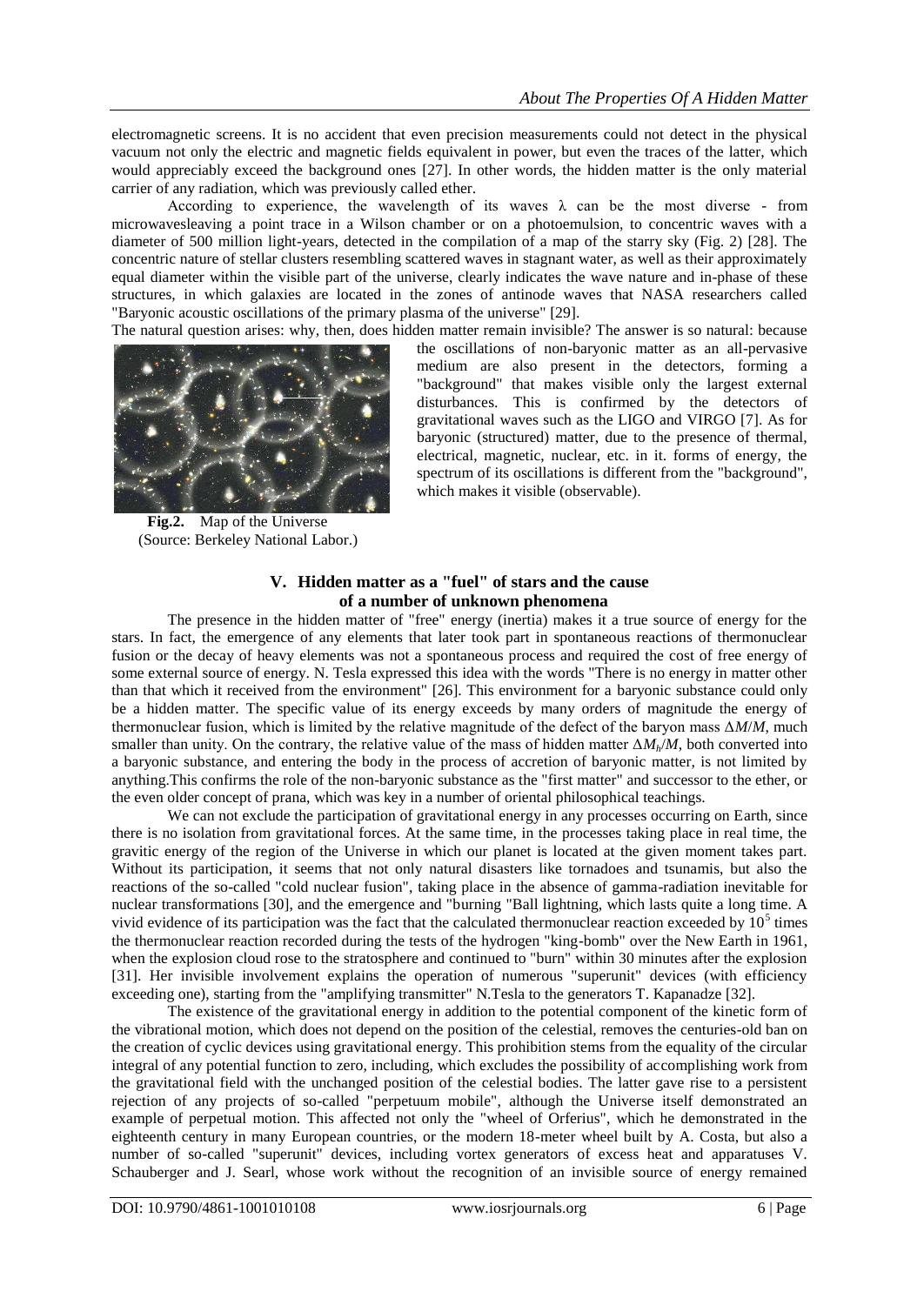inexplicable. With the recognition of the existence of the kinetic energy of hidden matter, the question is translated into a practical channel for finding conditions under which the use of this energy becomes possible. This also applies to antigravity, for which, according to (4), it is sufficient to create very low negative density gradients of non-baryonic matter, so that at a density of the order of  $\sim 10{\text -}29$  g / cm3, we can compensate the gravitational forces in the atmosphere with a density of ~ 10-3 g / cm3, proportional to  $\nabla \rho$  /  $\rho$ . All this forces us to reconsider the conclusions of a number of fundamental disciplines confining ourselves to studying baryonic matter and not recognizing the existence of ether as a precursor of hidden matter.

## **VI. Hidden matter and the evolution of the universe**

Recognition of the existence in the Universe of the structured and unstructured phases of matter and the presence of correlations between them makes it possible to analyze the behavior of the invisible (unobservable) part of it, starting from observations of the visible (baryonic) matter. If, for example, the density of a non-baryonic substance increases in any direction, then the probability of formation of a baryonic substance increases in the same direction, since the number of "condensation centers" of non-baryonic matter increases. From this standpoint, the presence in the center of a number of galaxies of the so-called "black hole" indicates rather the incompleteness of the process of filling its non-baryonic core with stars, rather than the cessation of radiation by its gravity forces. This indicates the existence of two types of black holes: some that do not study due to unstructured (non-nuclear "black holes") and others that delay radiation due to super-strong gravity (baryon "black holes"). The first of these are inherent in the early stage of the formation of galaxies, the latter are preceded by a "supernova explosion" [10]. In this "order of things" the appearance of rotating bright jets in the center of the galaxy is a natural consequence of the inequality of zero for the radial component of the velocity of stars during their accretion and their "collision".

Further, if the density of stars in the cluster of galaxies falls to its periphery ( $\nabla \rho < 0$ ), then this indicates the presence in it of forces leading to its further condensation  $(g \lt 0)$ . If, however, the galaxies are distributed in the form of spheres that form concentric circles in the section around their central cluster (as follows from Fig. 2, then the practical absence of galaxies in the interval between them indicates a more or less uniform distribution of hidden matter in this zone, ie, the absence of condensation centers in it.In this case, an increase in the density of clusters of stars at the periphery of this zone indicates the action of repulsive forces on them, which are responsible for the expansion of this region of the universe [10].

The explanation is obtained and the practically unchanged position of the nuclei of galaxies during the "flow" of matter from one of them to another. Indeed, according to the law of gravitation (4), the acceleration g is inversely proportional to the local density of the substance  $\rho$ , so that even with the same value of  $\nabla \rho$ , it affects the less dense sleeves rather than the nuclei. Finds an explanation and rotation of asymmetric galaxies, caused by the anisotropy of the gravitational forces acting on it and the appearance of their moment M. All this opens up new opportunities for observational astronomy.

## **VII.Conclusion**

1. The predominance in the Universe of a "hidden" (invisible) mass that makes up at least 95% of its matter and does not participate in electromagnetic radiation indicates that it is the carrier of gravity and the basis of all forms of its baryonic (visible, structured) matter;

2. The application of the principle of the equivalence of mass and energy to hidden matter allows us to modify the law of universal gravitation with respect to continuous media and establish the true origin of gravity as a consequence of the inhomogeneous distribution of matter in the universe. This forces gravitational energy to be recognized as the initial form of all forms of energy of baryonic matter;

3. The modified law of universal gravitation reveals the existence of "strong" gravity in hidden matter with the magnitude of the gravitational potential exceeding the Newtonian gravitational potential on the surface of the Sun by five orders of magnitude. This makes it the true "fuel" of the stars and forces us to reconsider the role of hidden matter in the universe as a "first matter" and successor to the ether;

4. The dependence of the gravitational force on the density gradient of gravity emerging from the modified law of gravity reveals the existence of gravitational equilibrium and repulsive forces in the hidden matter, which makes the introduction of hypothetical "dark energy" superfluous, and the hidden mass synonymous with dark matter;

5. The increase in gravitational forces as the density of matter increases reveals the instability of the homogeneous state of hidden matter and predicts the spontaneous emergence of self-oscillations in it, accompanied by the transformation of a part of its gravitational energy into a gravimetric one, capable of performing work with the unchanged position of celestial bodies;

6. The self-induced vibrations of the gravity of the gravitational nature arising in the latent matter form the traveling waves, modulated by the vibrations of baryonic matter, which makes the hidden matter a selfsufficient carrier of light;